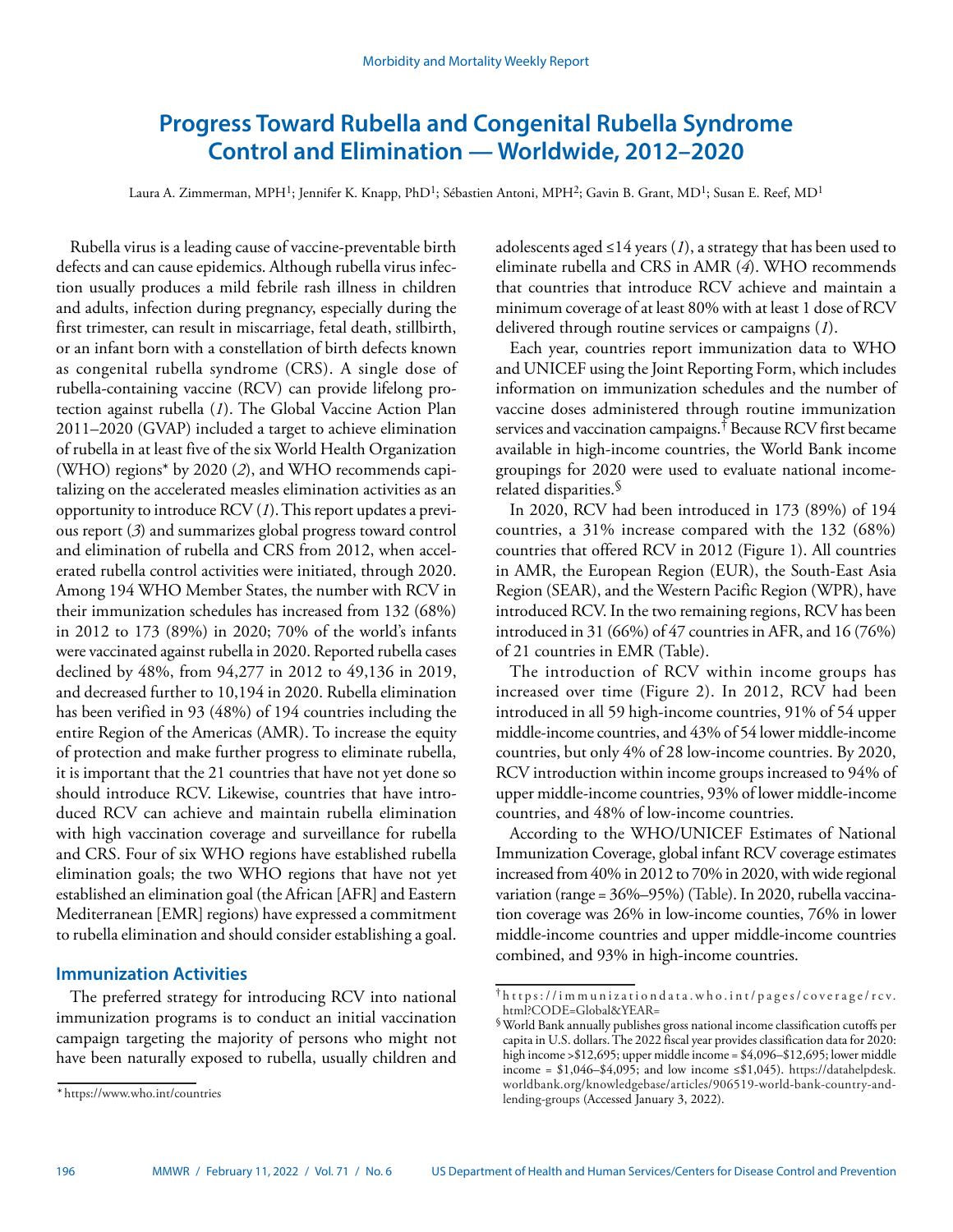**FIGURE 1. Percentage of countries that have introduced rubella-containing vaccine in the routine immunization schedule and the percentage with verified rubella elimination, by year — worldwide, 2000–2020** 



RCV not introduced in routine schedule RCV introduced; rubella elimination not verified RCV introduced; rubella elimination verified

**Abbreviation:** RCV = rubella-containing vaccine.

## **Surveillance Activities and Reported Rubella and CRS Incidence**

Rubella and CRS surveillance data are reported through the Joint Reporting Form using standard case definitions (*5*). Rubella and CRS surveillance data complement each other to provide a more complete picture of program progress. Rubella surveillance relies on the measles surveillance system to detect cases because both illnesses cause fever and rash; however, rubella is typically milder than measles, resulting in a lower percentage of persons with rubella seeking health care and a lower percentage of cases being identified. CRS cases are detected through separate surveillance systems, often using a few sentinel sites, which might not be nationally representative (*6*).

In 2020, all 194 countries conducted rubella surveillance, and 193 (99%) had access to standardized quality-controlled laboratory testing through the WHO Global Measles and Rubella Laboratory Network.¶ The number of countries reporting rubella cases (including the reporting of zero cases) increased from 175 (90%) in 2012 to 179 (92%) in 2019, but then decreased to 135 (70%) in 2020 during the COVID-19 pandemic. Similarly, the number of countries reporting CRS cases increased from 130 (67%) in 2012 to 131 (68%) in 2019, but then decreased to 112 (58%) in 2020. Compared with the 94,277 rubella cases reported in 2012, case counts declined by 48%, to 49,136 in 2019, with a further decrease to 10,194 in 2020. Reported CRS cases increased from 302 in 2012 to 603 in 2020, primarily because of initiation of CRS surveillance and reporting in several populous countries (Bangladesh, India, Indonesia, and Pakistan) since 2012 and changes in reporting

<sup>¶</sup> São Tomé and Príncipe did not have access to standardized quality-controlled testing by the WHO Measles and Rubella Laboratory Network in 2020.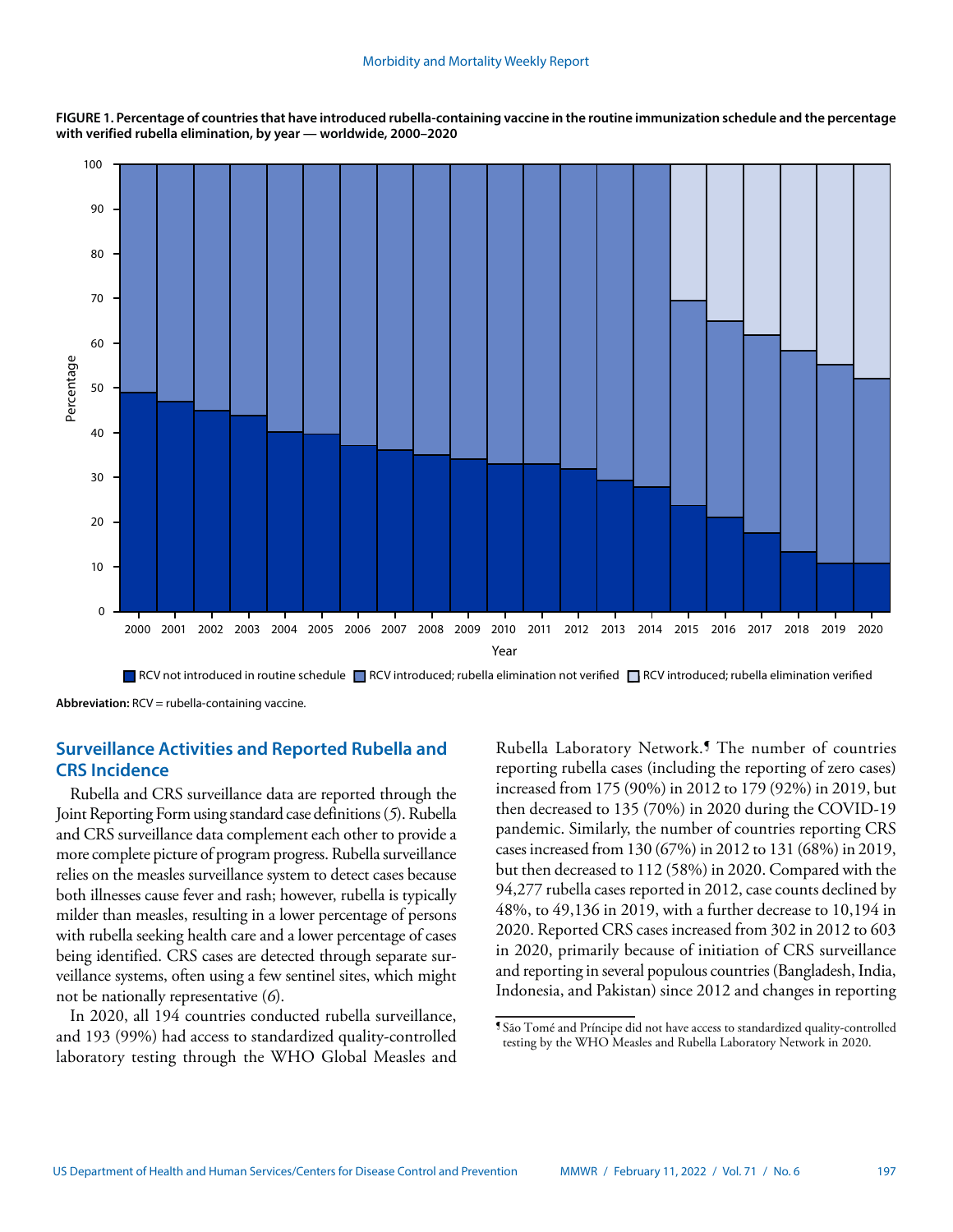| Characteristic                                       |           | WHO region (no. of countries) |                 |                 |                  |                 |                 |  |
|------------------------------------------------------|-----------|-------------------------------|-----------------|-----------------|------------------|-----------------|-----------------|--|
|                                                      | AFR (47)  | AMR (35)                      | <b>EMR (21)</b> | <b>EUR (53)</b> | <b>SEAR (11)</b> | <b>WPR (27)</b> | Worldwide (194) |  |
| Regional rubella or CRS target                       | None      | Elimination                   | None            | Elimination     | Elimination      | Elimination     | None            |  |
| Countries verified eliminated, no. (%)*              |           |                               |                 |                 |                  |                 |                 |  |
| 2012                                                 | <b>NA</b> | <b>NA</b>                     | <b>NA</b>       | <b>NA</b>       | <b>NA</b>        | <b>NA</b>       | <b>NA</b>       |  |
| 2019                                                 | <b>NA</b> | 35 (100)                      | 3(14)           | 45 (85)         | N/A              | 4(15)           | 87 (45)         |  |
| 2020                                                 | <b>NA</b> | 35 (100)                      | 3(14)           | 49 (92)         | 2(18)            | 4(15)           | 93 (48)         |  |
| Countries with RCV in schedule, no. (%)              |           |                               |                 |                 |                  |                 |                 |  |
| 2012                                                 | 3(6)      | 35 (100)                      | 14 (67)         | 53 (100)        | 5(45)            | 22(81)          | 132 (68)        |  |
| 2019                                                 | 31 (66)   | 35 (100)                      | 16(76)          | 53 (100)        | 11 (100)         | 27 (100)        | 173 (89)        |  |
| 2020                                                 | 31 (66)   | 35 (100)                      | 16(76)          | 53 (100)        | 11 (100)         | 27 (100)        | 173 (89)        |  |
| Regional rubella vaccination coverage (%) $^\dagger$ |           |                               |                 |                 |                  |                 |                 |  |
| 2012                                                 | 0         | 94                            | 38              | 95              | 5                | 86              | 40              |  |
| 2019                                                 | 33        | 87                            | 45              | 96              | 93               | 95              | 71              |  |
| 2020                                                 | 36        | 85                            | 45              | 94              | 87               | 95              | 70              |  |
| Countries reporting rubella cases, no. (%)           |           |                               |                 |                 |                  |                 |                 |  |
| 2012                                                 | 41 (87)   | 35 (100)                      | 18 (86)         | 47 (89)         | 11 (100)         | 23(85)          | 175 (90)        |  |
| 2019                                                 | 45 (96)   | 34 (97)                       | 19 (90)         | 49 (93)         | 10(91)           | 22(81)          | 179 (92)        |  |
| 2020                                                 | 38 (81)   | 30(86)                        | 13(62)          | 33 (62)         | 8(73)            | 13 (48)         | 135 (70)        |  |
| Reported rubella cases, no.                          |           |                               |                 |                 |                  |                 |                 |  |
| 2012                                                 | 10,850    | 15                            | 1,681           | 30,579          | 6,877            | 44,275          | 94,277          |  |
| 2019                                                 | 6,027     | 25                            | 2,603           | 671             | 4,537            | 35,273          | 49,136          |  |
| 2020                                                 | 4,883     | 7                             | 732             | 92              | 1,514            | 2,966           | 10,194          |  |
| Countries reporting CRS cases, no. (%)               |           |                               |                 |                 |                  |                 |                 |  |
| 2012                                                 | 20(43)    | 35 (100)                      | 9(43)           | 43 (81)         | 6(55)            | 17(63)          | 130 (67)        |  |
| 2019                                                 | 18 (38)   | 32 (91)                       | 13(62)          | 42 (79)         | 7(64)            | 19 (70)         | 131 (68)        |  |
| 2020                                                 | 13(28)    | 32 (91)                       | 10(48)          | 38 (72)         | 8(73)            | 11(41)          | 112 (58)        |  |
| Reported CRS cases, no.                              |           |                               |                 |                 |                  |                 |                 |  |
| 2012                                                 | 69        | 3                             | 20              | 62              | 14               | 134             | 302             |  |
| 2019                                                 | 9         | 0                             | 26              | 8               | 358              | 22              | 423             |  |
| 2020                                                 | 28        | 2                             | 309             | 2               | 248              | 14              | 603             |  |
|                                                      |           |                               |                 |                 |                  |                 |                 |  |

**TABLE. Global progress toward control and elimination of rubella and congenital rubella syndrome, by World Health Organization region worldwide, 2012, 2019, and 2020**

**Abbreviations:** AFR = African Region; AMR = Region of the Americas; CRS = congenital rubella syndrome; EMR = Eastern Mediterranean Region; EUR = European Region; NA = not available; RCV = rubella-containing vaccine; SEAR = South-East Asia Region; WHO = World Health Organization; WPR = Western Pacific Region. \* Established regional verification commissions verify achievement of elimination in five regions (AMR, EMR, EUR, SEAR, and WPR).

† Coverage estimates for RCVs are determined by WHO and UNICEF estimates of national immunization coverage.

in Pakistan in 2020\*\* (Table). Between 2018 and 2021, 4,588 rubella sequences from 25 countries were reported to the global Rubella Virus Nucleotide Surveillance database††; 3,205 (70%) were genotype 1E and 1,382 (30%) were genotype 2B. However, 98% of the sequences were from China and Japan, highlighting the need to enhance global virologic surveillance for rubella.

# **Progress Toward Elimination**

Progress toward regional goals is measured by the number of countries introducing RCV and the number verified as having eliminated rubella and CRS. The interruption of endemic rubella virus transmission is defined as at least 12 months without ongoing local transmission. When interruption of transmission is sustained for 36 months, an independent regional commission verifies countries as having eliminated rubella (*7*). Data on verification of elimination are available in regional verification commission reports.§§,¶¶,\*\*\*,†††

During 2019, SEAR advanced its rubella control goal to an elimination goal, joining AMR, EUR, and WPR as regions with rubella and CRS regional elimination goals. Although AFR and EMR have yet to set elimination goals, the regions have expressed a commitment to achieving elimination (*8*). The AMR commission verified that the entire region had eliminated rubella and CRS in 2015; verification commissions in EMR, EUR, SEAR, and WPR assess rubella elimination status on a

<sup>\*\*</sup> Pakistan initiated CRS surveillance in 2018 at four sentinel sites and reported only laboratory-confirmed cases in 2018 (29) and in 2019 (12). In 2020, however, Pakistan added an additional sentinel surveillance site and reported both 22 laboratory-confirmed cases and 279 clinically confirmed cases, for a total of 301 cases in 2020.

<sup>††</sup> <https://who-gmrln.org/rubens2/>

<sup>§§</sup> [http://www.emro.who.int/media/news/rvc-declared-bahrain-oman-iran](http://www.emro.who.int/media/news/rvc-declared-bahrain-oman-iran-rubella-measles-free.html)[rubella-measles-free.html](http://www.emro.who.int/media/news/rvc-declared-bahrain-oman-iran-rubella-measles-free.html)

<sup>¶¶</sup> <https://apps.who.int/iris/handle/10665/344160>

<sup>\*\*\*</sup> <https://apps.who.int/iris/handle/10665/350119> ††† [https://www.euro.who.int/en/health-topics/communicable-diseases/](https://www.euro.who.int/en/health-topics/communicable-diseases/measles-and-rubella/activities/regional-verification-commission-for-measles-and-rubella-elimination-rvc/conclusions-of-the-9th-meeting-of-the-european-regional-verification-commission-for-measles-and-rubella-elimination-rvc) [measles-and-rubella/activities/regional-verification-commission-for](https://www.euro.who.int/en/health-topics/communicable-diseases/measles-and-rubella/activities/regional-verification-commission-for-measles-and-rubella-elimination-rvc/conclusions-of-the-9th-meeting-of-the-european-regional-verification-commission-for-measles-and-rubella-elimination-rvc)[measles-and-rubella-elimination-rvc/conclusions-of-the-9th-meeting-of](https://www.euro.who.int/en/health-topics/communicable-diseases/measles-and-rubella/activities/regional-verification-commission-for-measles-and-rubella-elimination-rvc/conclusions-of-the-9th-meeting-of-the-european-regional-verification-commission-for-measles-and-rubella-elimination-rvc)[the-european-regional-verification-commission-for-measles-and-rubella](https://www.euro.who.int/en/health-topics/communicable-diseases/measles-and-rubella/activities/regional-verification-commission-for-measles-and-rubella-elimination-rvc/conclusions-of-the-9th-meeting-of-the-european-regional-verification-commission-for-measles-and-rubella-elimination-rvc)[elimination-rvc](https://www.euro.who.int/en/health-topics/communicable-diseases/measles-and-rubella/activities/regional-verification-commission-for-measles-and-rubella-elimination-rvc/conclusions-of-the-9th-meeting-of-the-european-regional-verification-commission-for-measles-and-rubella-elimination-rvc)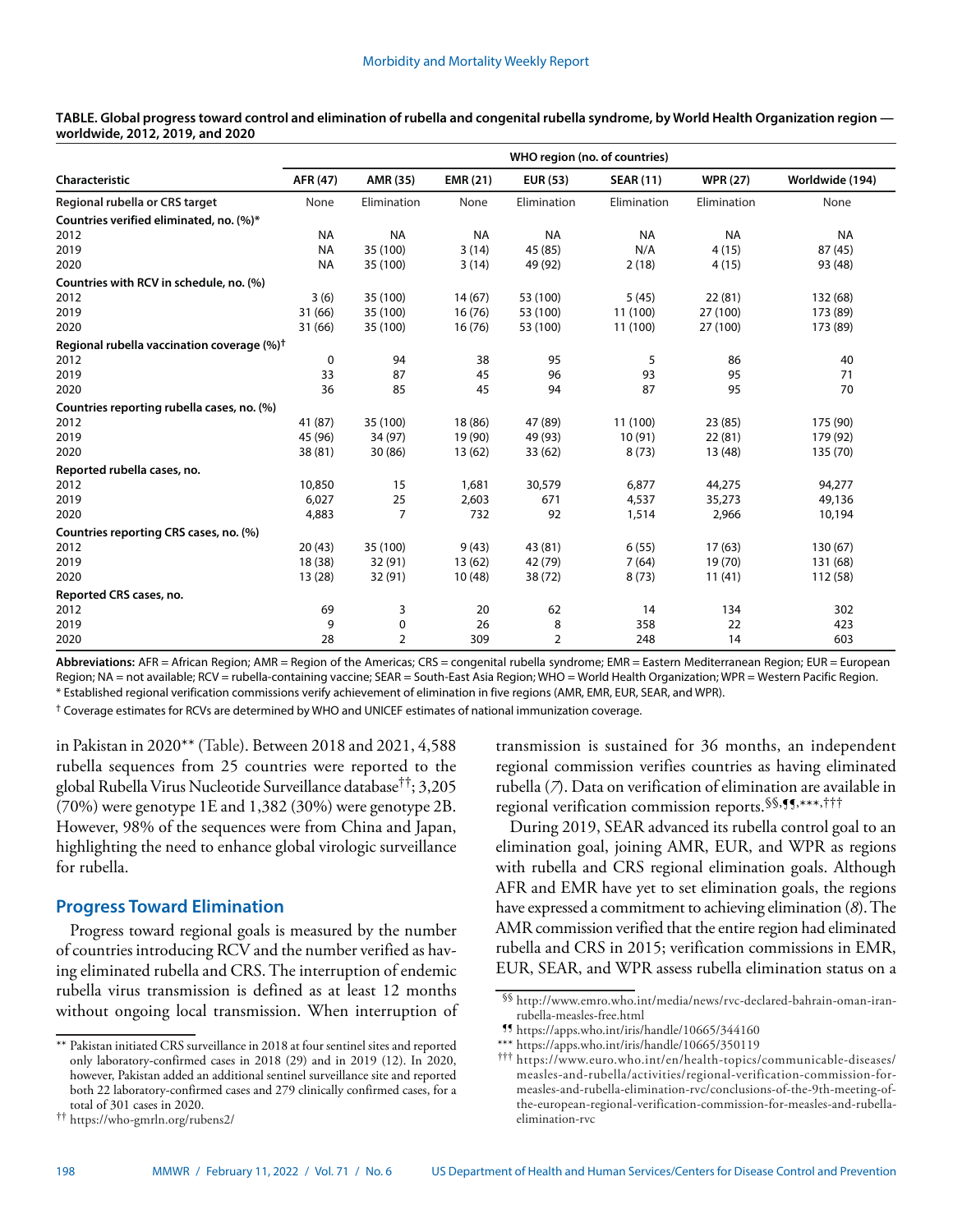



\* Gross National Income per capita in U.S. dollars in 2020: high income >\$12,695; upper middle income = \$4,096–\$12,695; lower middle income = \$1,046–\$4,095; and low income ≤\$1,045.<https://datahelpdesk.worldbank.org/knowledgebase/articles/906519-world-bank-country-and-lending-groups> † In 2020, there were 59 high-income, 54 upper middle-income, 54 lower middle-income, and 27 low-income countries.

country-by-country basis. The elimination of endemic rubella has been verified in 93 countries: 35 (100%) in AMR, three (14%) of 21 in EMR, 49 (92%) of 53 in EUR, two (18%) of 11 in SEAR, and four (15%) of 27 in WPR.

### **Discussion**

Progress toward rubella elimination has accelerated since 2012, and in 2020, rubella elimination had been verified in approximately one half of the countries in the world. The considerable progress made toward elimination has been driven by the establishment of regional WHO rubella elimination goals, an increase in commitment to elimination by countries, and the availability of financial support from global partners for RCV introduction.

Progress is reflected in an increase in the number of countries introducing RCV into national childhood immunization schedules and the coverage achieved. From 2012 to 2020, the number of countries that have introduced RCV increased from 132 to 173, and global coverage increased from 40% to 70%. Although vaccine availability increased, as more low-income countries and lower middle-income countries have introduced RCV, coverage estimates continue to reflect barriers to access in lowerincome groups; however, coverage declined only one percentage point from 2019 to 2020 during the COVID-19 pandemic.

Progress has also been reflected in the decline in reported rubella cases, including a 48% decrease during 2012–2019, with a further decrease in 2020. The extent to which rubella transmission declined in 2020 is unclear, however, because fewer reported cases might reflect the impact of COVID-19 mitigation measures or an underreporting of cases in 2020 because of reductions in health care–seeking behavior from patients, health facility availability and reporting, or overall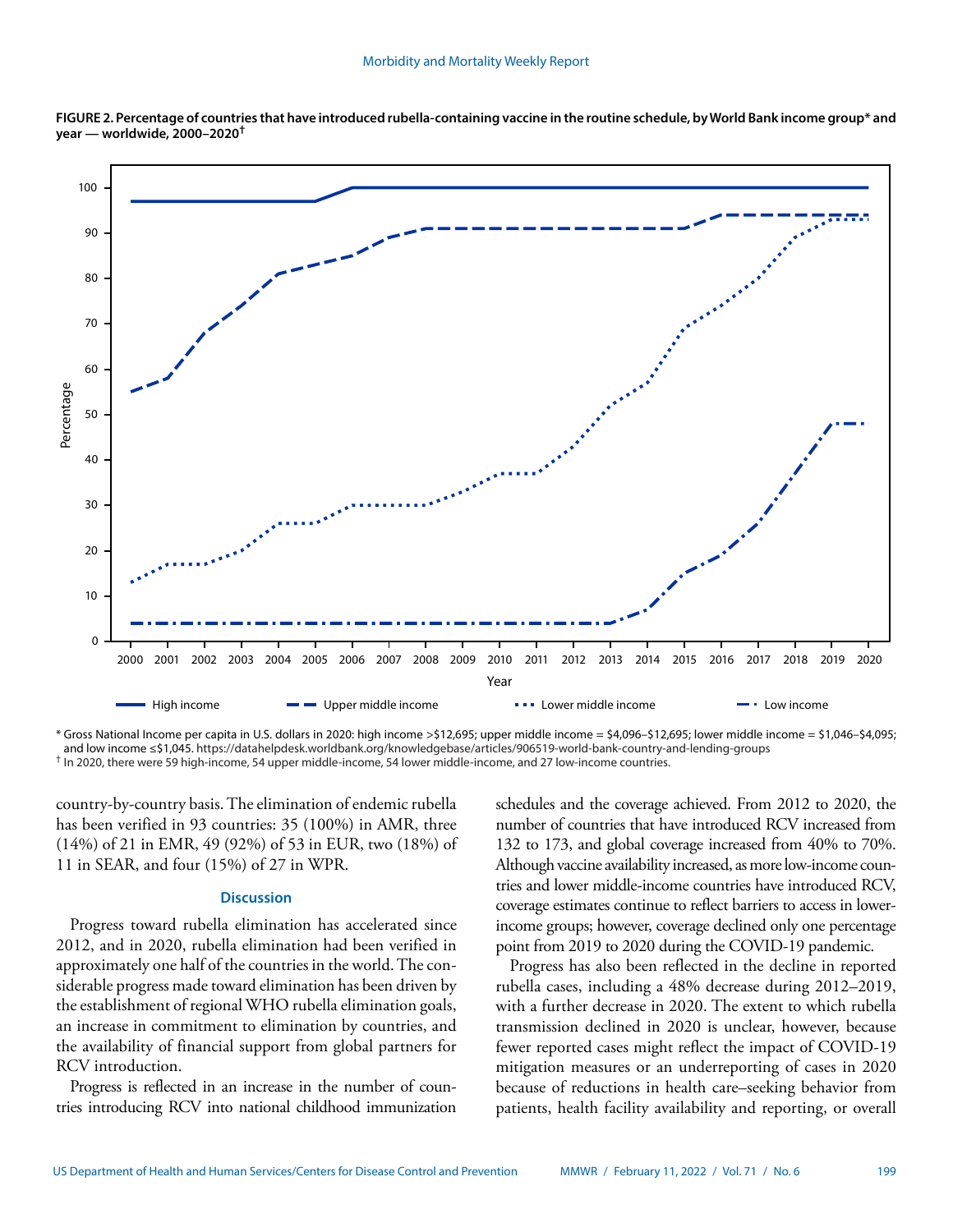pandemic-related health system disruptions (*9*). The increase in the number of reported CRS cases during 2012–2020 reflects improved surveillance in several populous countries that initiated CRS surveillance after 2012, rather than an increase in rubella among susceptible pregnant women and CRS in their infants. The Measles and Rubella Strategic Framework 2021–2030 outlines potential actions to improve surveillance, including strengthening comprehensive surveillance supported by laboratory networks; promoting training of health workers in early detection, notification and investigation of cases using standardized definitions, tools, and templates for collecting data; and supplementing routine data collection with serosurveys to identify immunity gaps (*8*).

In countries that have not yet introduced RCV, providing policy makers with data on the impact of the investment to introduce RCV can help them determine whether their country should introduce RCV. The decision-making process benefits from 1) evaluation of the impact of RCV introduction on CRS, 2) consideration of the opportunities offered by accelerated measles elimination activities, and 3) evaluation of the long-term sustainability of financing for RCV along with other vaccines (*3*). Countries that had initially introduced RCV in selected populations (usually females only) to control CRS or that introduced RCV without a wide age-range campaign, should identify and address existing immunity gaps to achieve elimination. The Immunization Agenda 2030, the global immunization strategy for 2021–2030, includes rubella in its call for five regions to achieve elimination targets (*10*). Because all six WHO Regions have either established or expressed a commitment to rubella elimination, recommended strategic priorities include improving the collection and use of surveillance data, increasing community demand for and coverage with RCVs, and ensuring the availability of vaccine supplies and laboratory reagents (*8*). Because rubella and measles vaccines are administered as a combined vaccine and the surveillance systems are intricately connected, the progress toward rubella elimination might be a motivating marker of progress toward measles elimination.

The findings in this report are subject to at least two limitations. First, the accuracy and reliability of surveillance and immunization data remain a challenge, limiting the ability to identify immunity gaps, to focus immunization-strengthening activities, and to demonstrate the interruption of rubella virus transmission. Second, the decrease in the number of countries reporting and the effects of the COVID-19 pandemic on the quality of surveillance data limit the ability to monitor progress in 2020.

Considerable progress has been made in control and elimination of rubella and CRS since 2012. By 2020, only 21 (11%) countries have yet to introduce RCV into the immunization

#### **Summary**

#### What is already known about this topic?

Congenital rubella syndrome, a devastating constellation of birth defects, is caused by rubella infection during pregnancy. Since 2012, rubella-containing vaccine (RCV) introduction efforts have accelerated worldwide, and a 2020 global policy update recommended that introduction efforts use a strategy that leads to elimination.

### What is added by this report?

By 2020, 173 (89%) of 194 countries had introduced RCVs, and 93 (48%) had been verified as having eliminated rubella transmission. Vaccination introduction equity improved substantially among lower income countries, but vaccination coverage remains a concern.

#### What are the implications for public health practice?

To further progress, it is important the 21 remaining countries introduce rubella vaccine and that all countries enhance vaccination coverage and surveillance to achieve and maintain elimination.

schedule, global RCV coverage has increased by 30%, and one region has eliminated rubella and a second region is close. The commitment to elimination by all regions indicates that global rubella elimination is in sight. As the remaining countries introduce RCVs, surveillance and coverage data will become crucial to identifying and closing immunity gaps and maintaining high routine coverage, with periodic campaigns conducted as necessary to achieve and maintain elimination status.

Corresponding author: Laura A. Zimmerman, [LZimmerman@cdc.gov,](mailto:LZimmerman@cdc.gov) 404-639-8690.

All authors have completed and submitted the International Committee of Medical Journal Editors form for disclosure of potential conflicts of interest. No potential conflicts of interest were disclosed.

#### **References**

- 1. World Health Organization. Rubella vaccines: WHO position paper— July 2020. Geneva, Switzerland: World Health Organization; 2020. [https://apps.who.int/iris/bitstream/handle/10665/332952/WER9527-](https://apps.who.int/iris/bitstream/handle/10665/332952/WER9527-306-324-eng-fre.pdf?sequence=1&isAllowed=y) [306-324-eng-fre.pdf?sequence=1&isAllowed=y](https://apps.who.int/iris/bitstream/handle/10665/332952/WER9527-306-324-eng-fre.pdf?sequence=1&isAllowed=y)
- 2. World Health Organization. Global vaccine action plan 2011–2020. Geneva, Switzerland: World Health Organization; 2013. [https://apps.](https://apps.who.int/iris/handle/10665/78141) [who.int/iris/handle/10665/78141](https://apps.who.int/iris/handle/10665/78141)
- 3. Grant GB, Desai S, Dumolard L, Kretsinger K, Reef SE. Progress toward rubella and congenital rubella syndrome control and elimination worldwide, 2000–2018. MMWR Morb Mortal Wkly Rep 2019;68:855–9. [PMID:31581161](https://www.ncbi.nlm.nih.gov/entrez/query.fcgi?cmd=Retrieve&db=PubMed&list_uids=31581161&dopt=Abstract) <https://doi.org/10.15585/mmwr.mm6839a5>
- 4. Castillo-Solórzano C, Marsigli C, Bravo-Alcántara P, et al. Elimination of rubella and congenital rubella syndrome in the Americas. J Infect Dis 2011;204(Suppl 2):S571–8[. PMID:21954249](https://www.ncbi.nlm.nih.gov/entrez/query.fcgi?cmd=Retrieve&db=PubMed&list_uids=21954249&dopt=Abstract) [https://doi.org/10.1093/](https://doi.org/10.1093/infdis/jir472) [infdis/jir472](https://doi.org/10.1093/infdis/jir472)

<sup>&</sup>lt;sup>1</sup>Global Immunization Division, Center for Global Health, CDC; <sup>2</sup>Department of Immunization, Vaccines, and Biologicals, World Health Organization, Geneva, Switzerland.